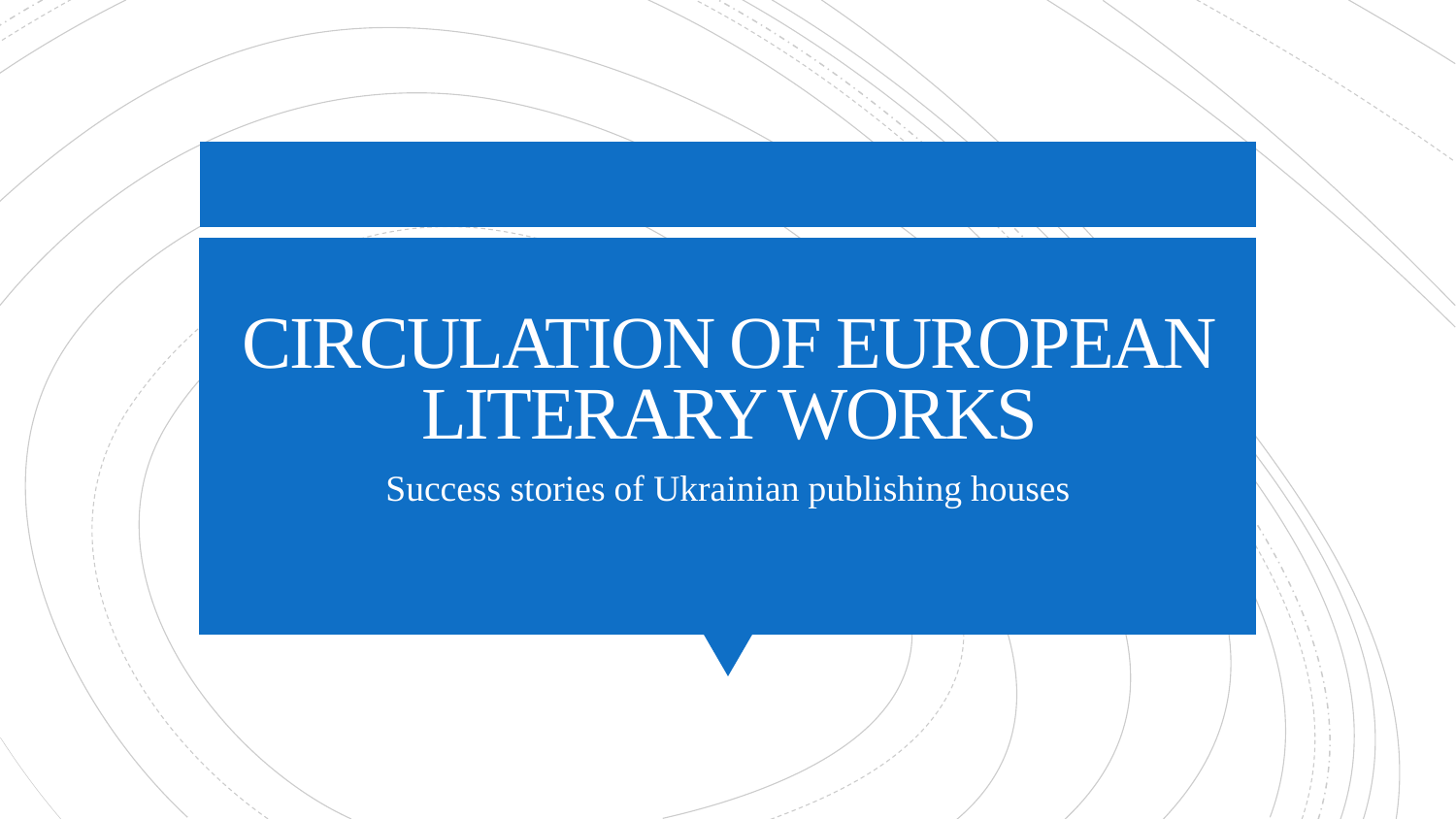**2020:**

**[8 ways to empathy](https://creativeeurope.in.ua/p/eightwaystoempathy_lit_tr)**

**[Library of Adventures](https://creativeeurope.in.ua/p/libraryofadventures_lit_tr)**

Success Stories

**2019: [Special Features: 10 conversations about the identity](https://creativeeurope.in.ua/p/anettaantonenko_publishers)**

**[Fantastic Europe: between magic and technology](https://creativeeurope.in.ua/p/fantastic_europe_bohdan_publishing)**

**[Classic and modern European literature in Ukraine:](https://creativeeurope.in.ua/p/astrolabe_publishing_continuation)  continuation**

**2017:**

**[Classic and modern European literature in Ukraine](https://creativeeurope.in.ua/p/astrolabe_publishing)**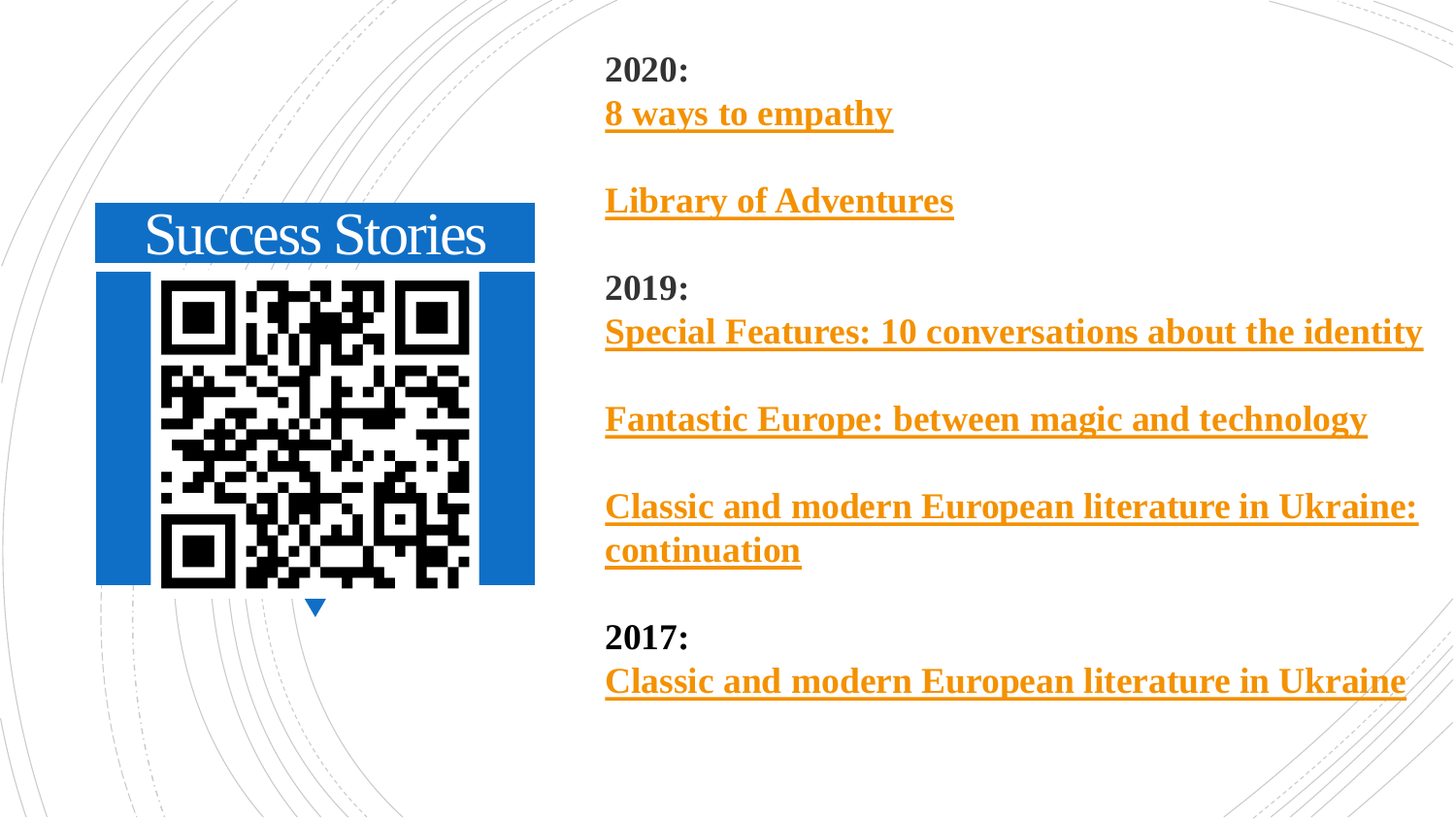**Classic and modern European literature in Ukraine**

**literature in Ukraine" X 2**

**"Classic and modern European** 

▪ **Ukrainian organization-leader: «ASTROLABE PUBLISHING LLC» Budget: 58 278,65 euros (Creative Europe covers 50 %)**

- Jacek Dukaj "Ice" (Poland)
- Kevin Barry "City of Bohane" (Ireland)
- Geoffrey Chaucer "The Canterbury Tales" (England)
- Joseph Conrad "Nostromo: A Tale of the Seaboard" (UK)
- Miguel de Unamuno "Peace in War" (Spain)
- Raymond Queneau "We Always Treat Women Too Well" (France)
- First Poetesses: Code of the Ancient Greek Woman Poetry (Greece)
- Ursula Poznanski "Erebos" (Austria)

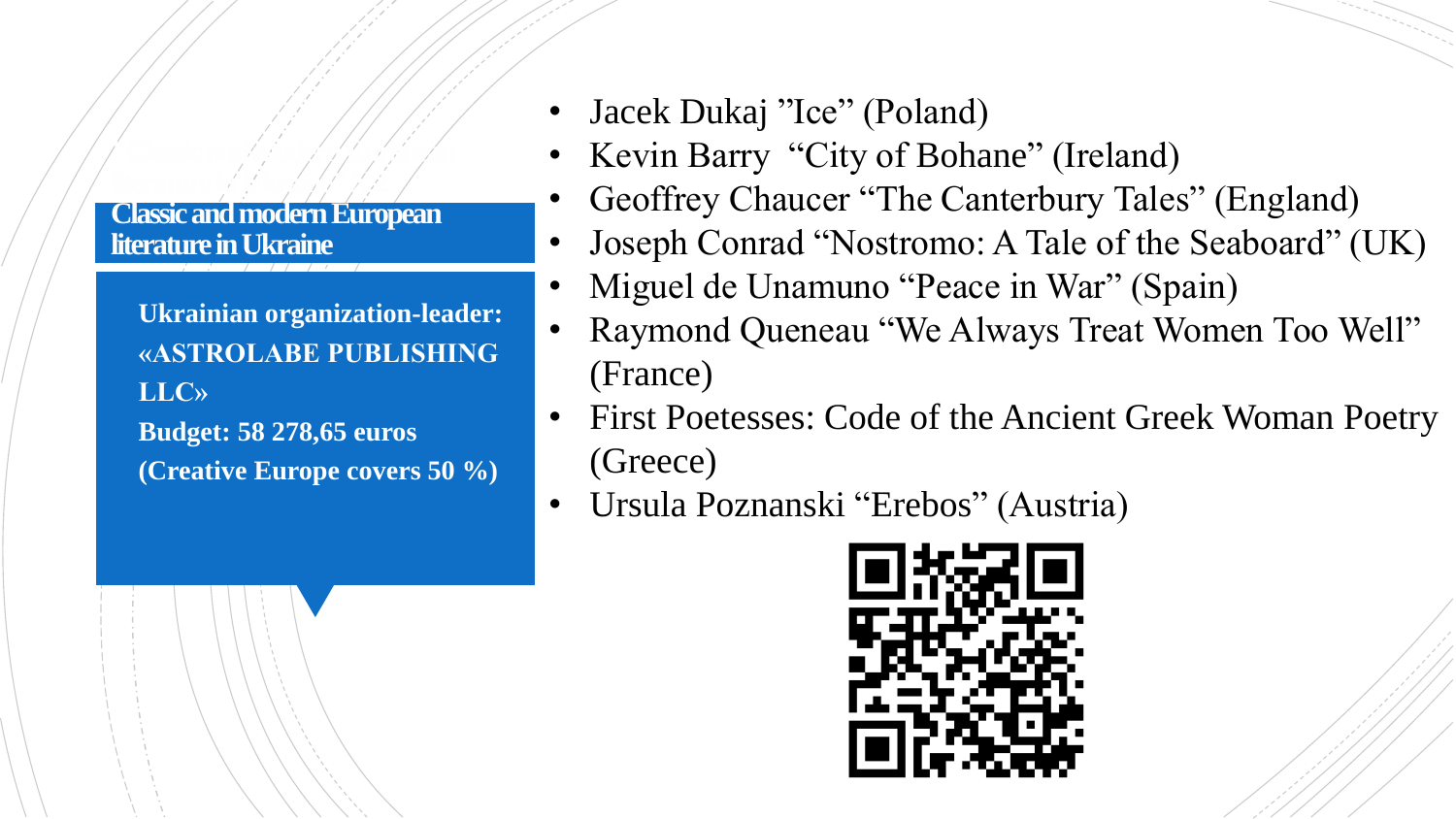**Special Features: 10 conversations about the identity**

Ukrainian organization-leader: ANETTA ANTONENKO PUBLISHER Budget: 56 968,35 euros (Creative Europe covers 50 %)

Publication of 10 books of prominent playwrights from Spain, France, Poland, Czech Republic, Belgium, Croatia, Lithuania, Scotland and Cyprus in Ukrainian language. Among them there are 3 EUPL winners.

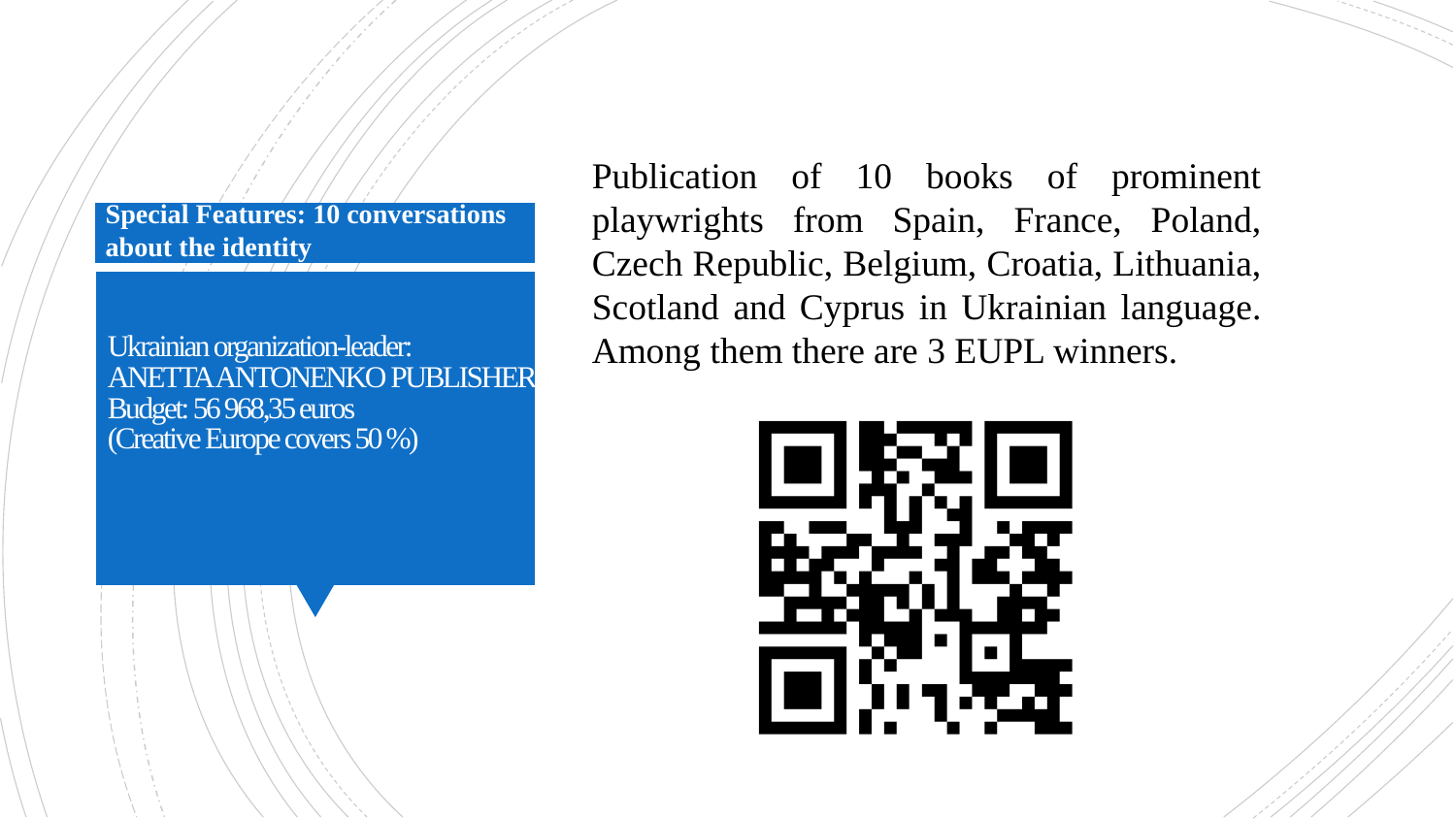### Things to be taken into account:

- Relevance (Planning of authors to translate, which should correspond to priorities of CE)
- **Dissemination (detailed planned strategy)**
- Quality of content and activities (publishing strategy and access to works)
- **Project management (professional team with** good CVs, cost effectiveness, risk management and clear evaluation strategy)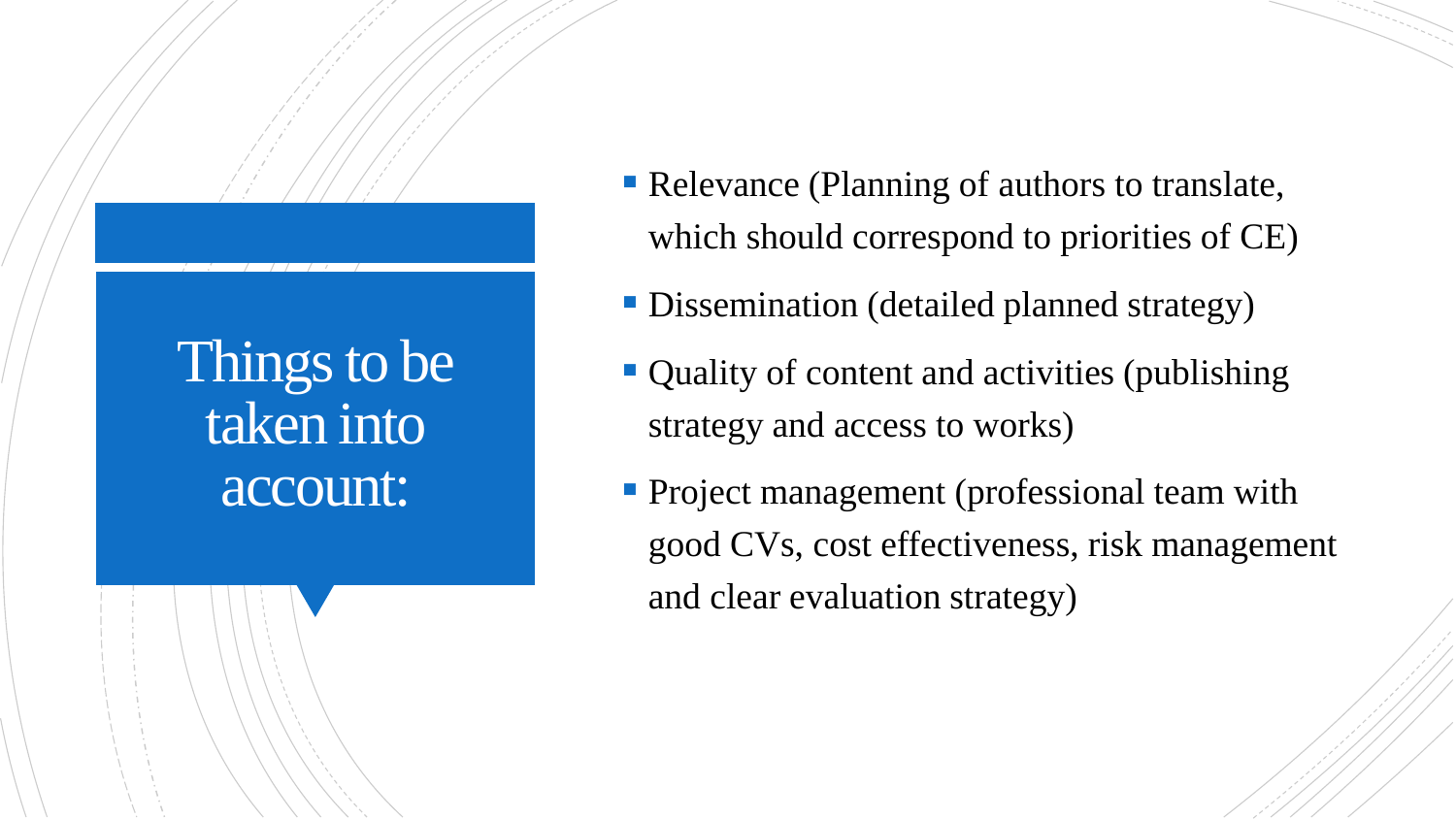## Communication strategy

- **Pre-project activities**
- Pre view of the project for press
- Design of the information materials
- Creation of informational resources dedicated to the project
- Plan the list of Media you normally work with (TV, printed and internet resources, add info about them and approximate coverage)
- Plan events for target audience (wide and professional target audience)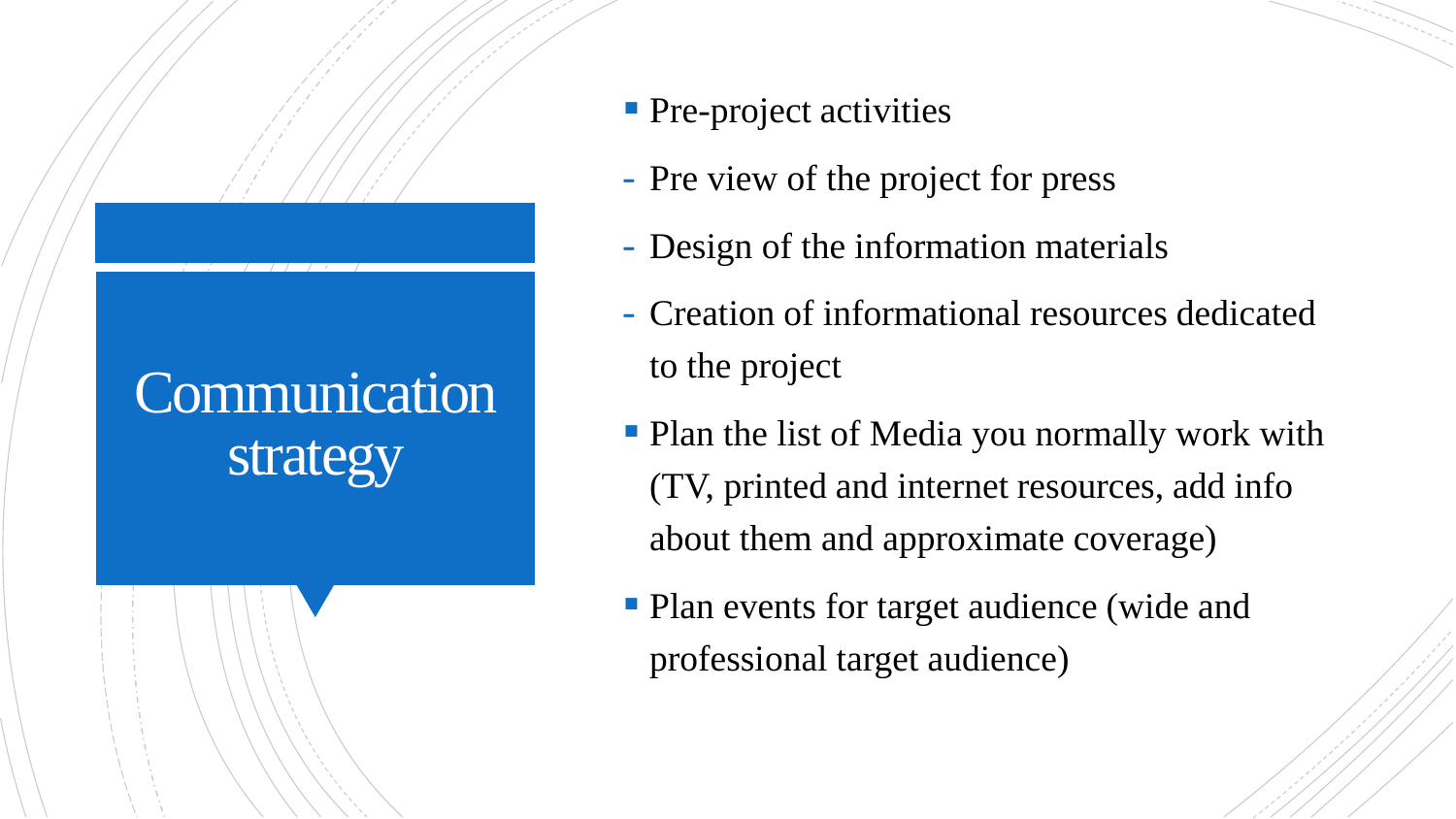## Communication strategy

**Emphasize, how would you promote Creative** Europe program in the frame of your project

■ Don't forget to mention the presentation of books and authors on several book festivals

**• Plan distribution (traditional and no traditional** ways)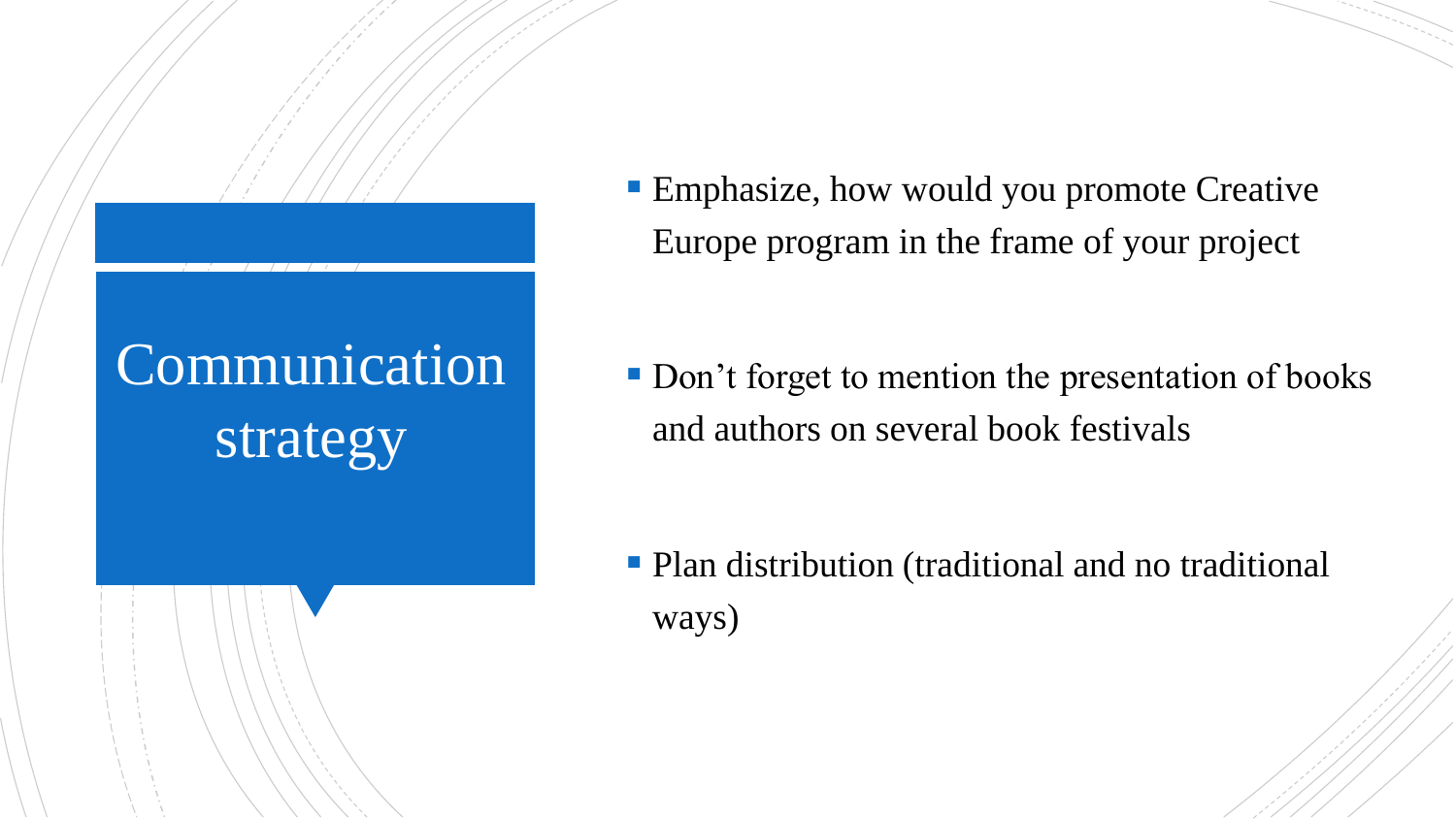## TIPS from the publishers

- Plan, plan, plan (authors, copyright, translators) – planning will make your project realization easier;
- **Be realistic and evaluate you resources;**
- **Think about realistic risks;**
- Apply with the project that you are really passionate about;
- **Don't give up if you fail.**